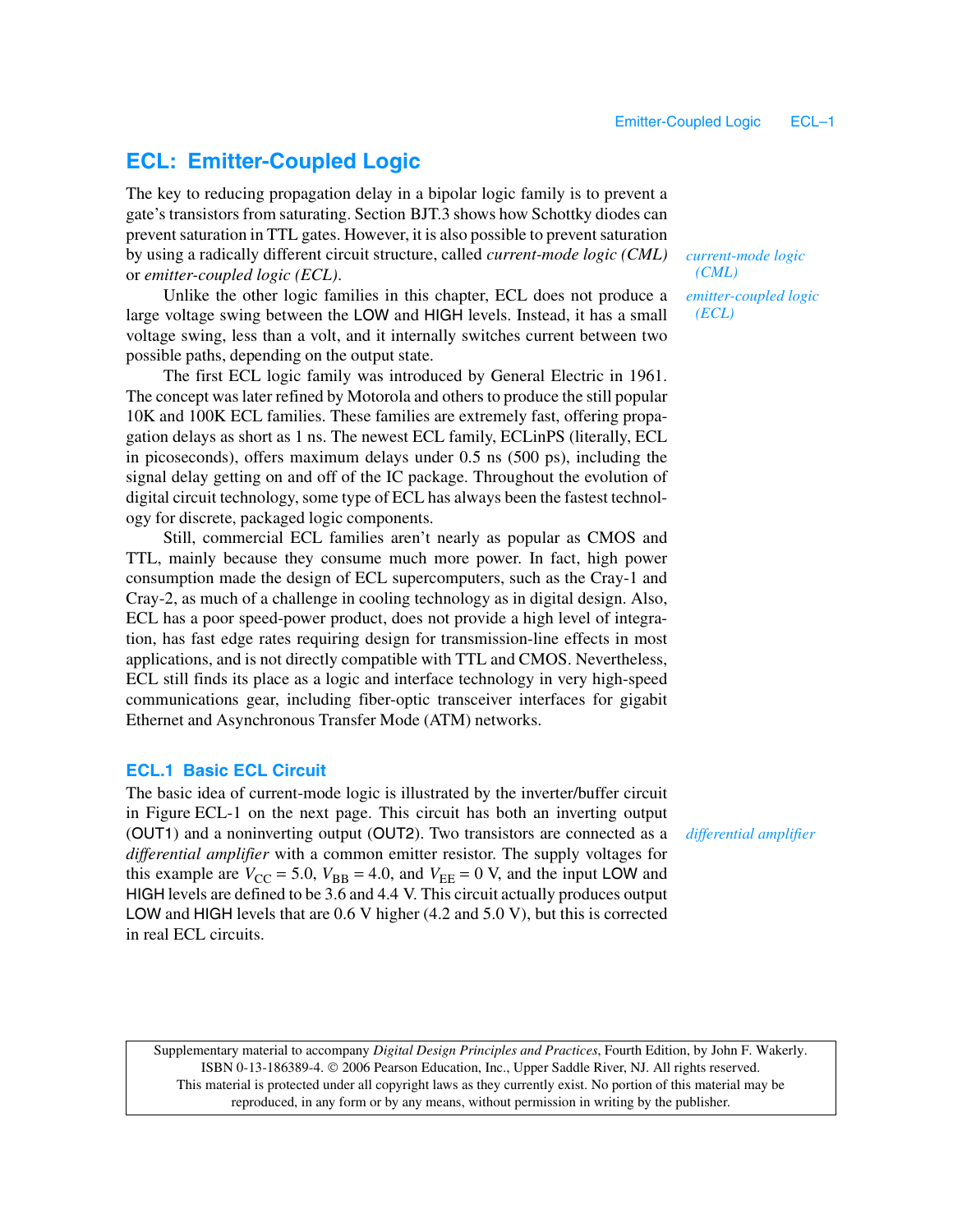



When  $V_{\text{IN}}$  is HIGH, as shown in the figure, transistor  $QI$  is on, but not saturated, and transistor *Q2* is OFF. This is true because of a careful choice of resistor values and voltage levels. Thus,  $V_{\text{OUT2}}$  is pulled to 5.0 V (HIGH) through *R2*, and it can be shown that the voltage drop across *R1* is about 0.8 V, so that  $V_{\text{OUT1}}$  is about 4.2 V (LOW).



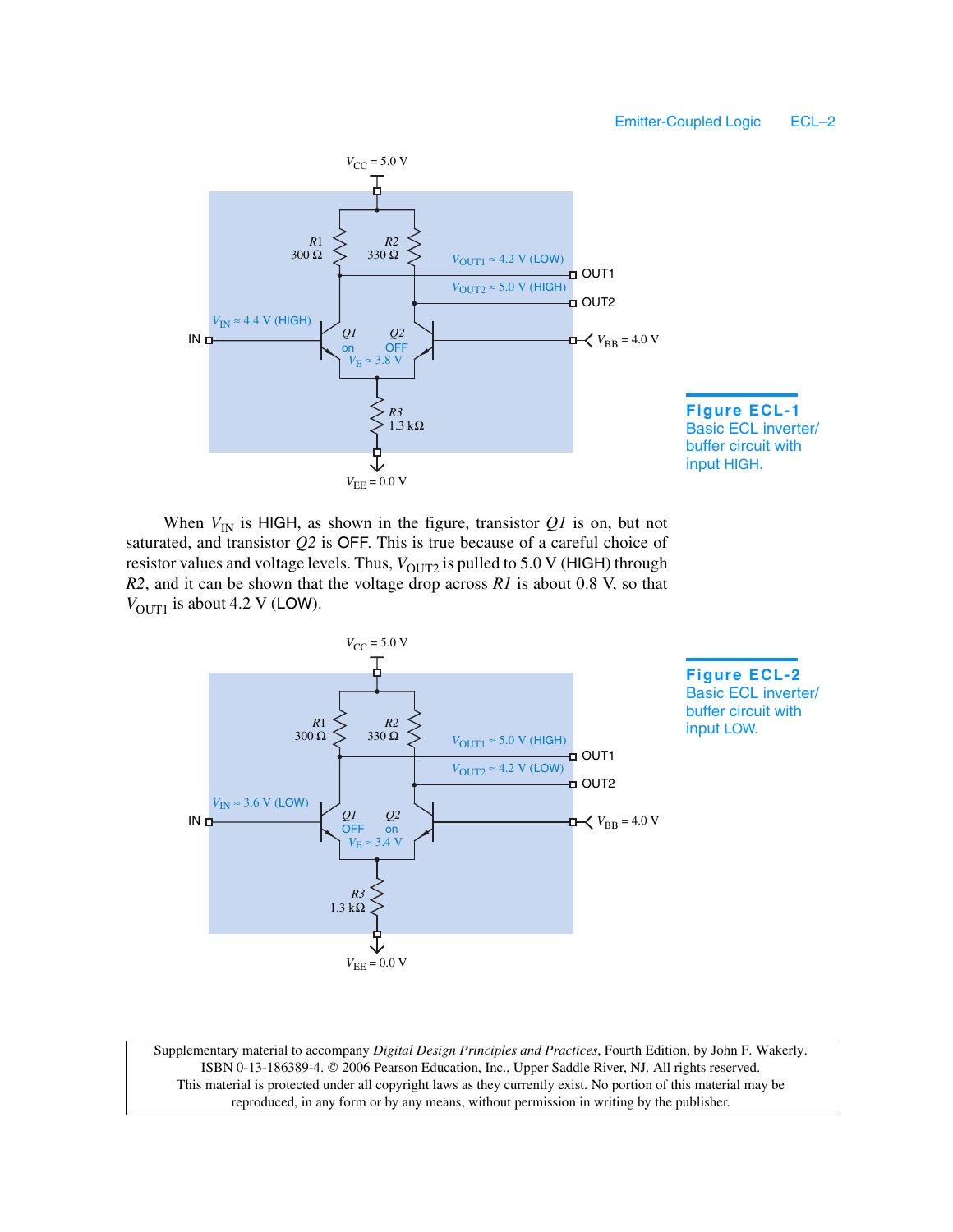When  $V_{\text{IN}}$  is LOW, as shown in Figure ECL-2, transistor  $Q2$  is on, but not saturated, and transistor  $QI$  is OFF. Thus,  $V_{\text{OUT1}}$  is pulled to 5.0 V through  $RI$ , and it can be shown that  $V_{\text{OUT2}}$  is about 4.2 V.

The outputs of this inverter are called *differential outputs* because they are always complementary, and it is possible to determine the output state by looking at the difference between the output voltages ( $V_{\text{OUT1}} - V_{\text{OUT2}}$ ) rather than their absolute values. That is, the output is 1 if  $(V_{\text{OUT1}} - V_{\text{OUT2}}) > 0$ , and it is 0 if  $(V_{\text{OUT1}} - V_{\text{OUT2}})$  < 0. It is possible to build input circuits with two wires per logical input that define the logical signal value in this way; these are called *differential inputs*.

Differential signals are used in most ECL "interfacing" and "clock distribution" applications because of their low skew and high noise immunity. They are "low skew" because the timing of a 0-to-1 or 1-to-0 transition does not depend critically on voltage thresholds, which may change with temperature or between devices. Instead, the timing depends only on when the voltages cross over relative to each other. Similarly, the "relative" definition of 0 and 1 provides outstanding noise immunity, since noise created by variations in the power supply or coupled from external sources tends to be a *common-mode signal* that affect both differential signals similarly, leaving the difference value unchanged.

It is also possible, of course, to determine the logic value by sensing the absolute voltage level of one input signal, called a *single-ended input*. Singleended signals are used in most ECL "logic" applications to avoid the obvious expense of doubling the number of signal lines. The basic ECL inverter in Figure ECL-2 has a single-ended input. It always has both "outputs" available internally; the circuit is actually either an inverter or a noninverting buffer, depending on whether we use OUT1 or OUT2.

To perform logic with the basic circuit of Figure ECL-2, we simply place additional transistors in parallel with *Q1*, similar to the approach in a TTL NOR gate. For example, Figure ECL-3 on the next page shows a 2-input ECL OR/ NOR gate. If any input is HIGH, the corresponding input transistor is active, and  $V_{\text{OUT1}}$  is LOW (NOR output). At the same time,  $Q_3$  is OFF, and  $V_{\text{OUT2}}$  is HIGH (OR output).

Recall that the input levels for the inverter/buffer are defined to be 3.6 and 4.4 V, while the output levels that it produces are 4.2 and 5.0 V. This is obviously a problem. We could put a diode in series with each output to lower it by 0.6 V to match the input levels, but that still leaves another problem—the outputs have poor fanout. A HIGH output must supply base current to the inputs that it drives, and this current creates an additional voltage drop across *R1* or *R2*, reducing the output voltage (and we don't have much margin to work with). These problems are solved in commercial ECL families, such as the 10K family described next.

*differential outputs*

*differential inputs*

*common-mode signal*

#### *single-ended input*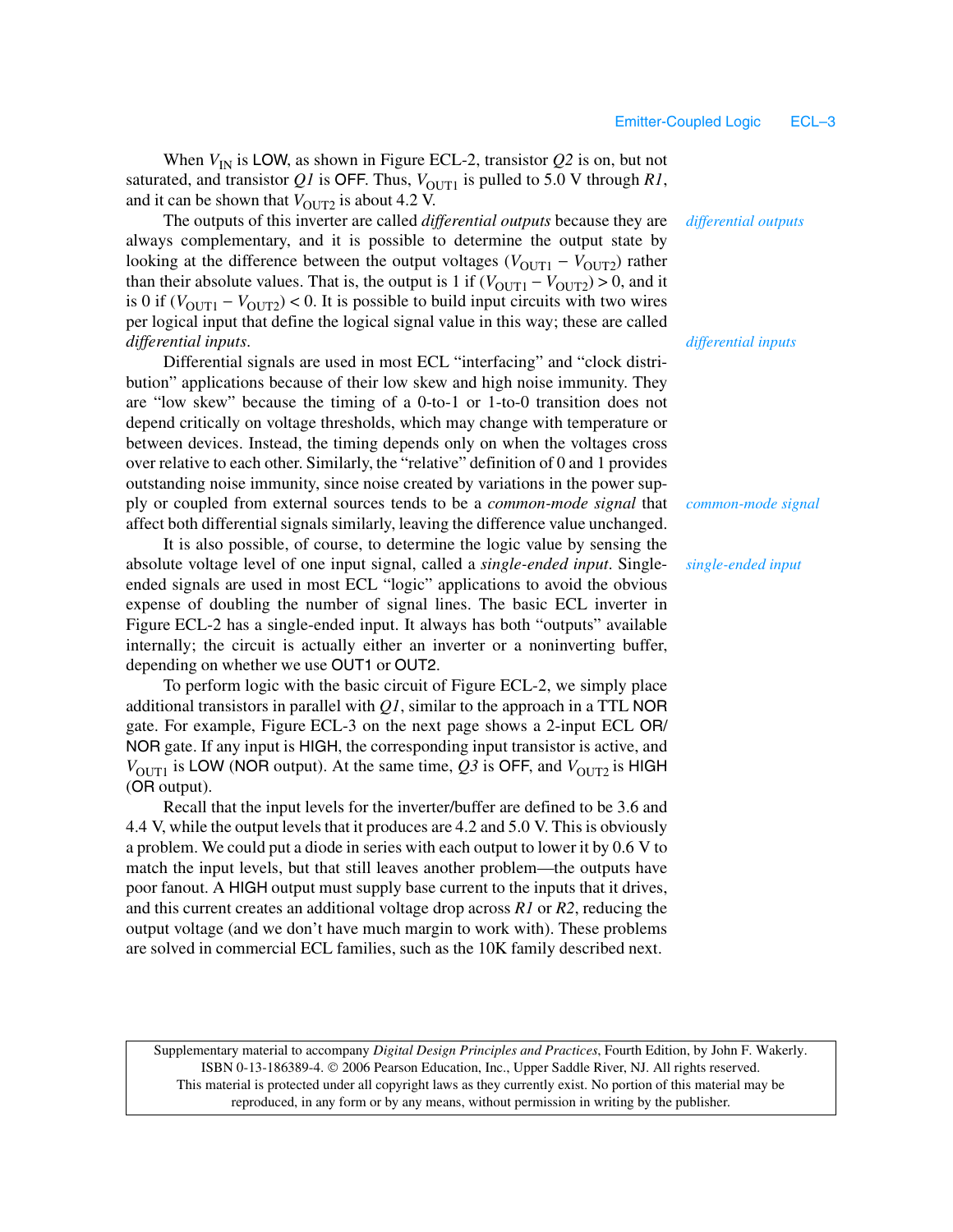



(d)

|                                                                                                    |  |  |  | X Y $V_X$ $V_Y$ $Q1$ $Q2$ $Q3$ $V_F V_{\text{OUT1}}$ $V_{\text{OUT2}}$ OUT1 OUT2 |                                                                                    |   |
|----------------------------------------------------------------------------------------------------|--|--|--|----------------------------------------------------------------------------------|------------------------------------------------------------------------------------|---|
| L L 3.6 3.6 OFF OFF on 3.4 5.0<br>L H 3.6 4.4 OFF on OFF 3.8 4.2<br>H L 4.4 3.6 on OFF OFF 3.8 4.2 |  |  |  | 42 H I<br>5.0<br>5.0<br>H H 4.4 4.4 on on OFF 3.8 4.2 5.0                        | $\blacksquare$ $\blacksquare$ $\blacksquare$ $\blacksquare$<br>L<br>$\blacksquare$ | Н |

| x | Υ |   | OUT1 OUT2 |
|---|---|---|-----------|
| 0 | ი | 1 | 0         |
| 0 |   | 0 | 1         |
| 1 | U | 0 | 1         |
|   |   | U | 1         |

**Figure ECL-3** ECL 2-input OR/NOR gate: (a) circuit diagram; (b) function table; (c) logic symbol; (d) truth table.

# **ECL.2 ECL 10K/10H Families**

The packaged components in today's most popular ECL family have 5-digit part numbers of the form "10xxx" (e.g., 10102, 10181, 10209), so the family is generically called *ECL 10K*. This family has several improvements over the basic ECL circuit described previously:

- An emitter-follower output stage shifts the output levels to match the input levels and provides very high current-driving capability, up to 50 mA per output. It is also responsible for the family's name, "emitter-coupled" logic.
- An internal bias network provides  $V_{BB}$  without the need for a separate, external power supply.

*ECL 10K family*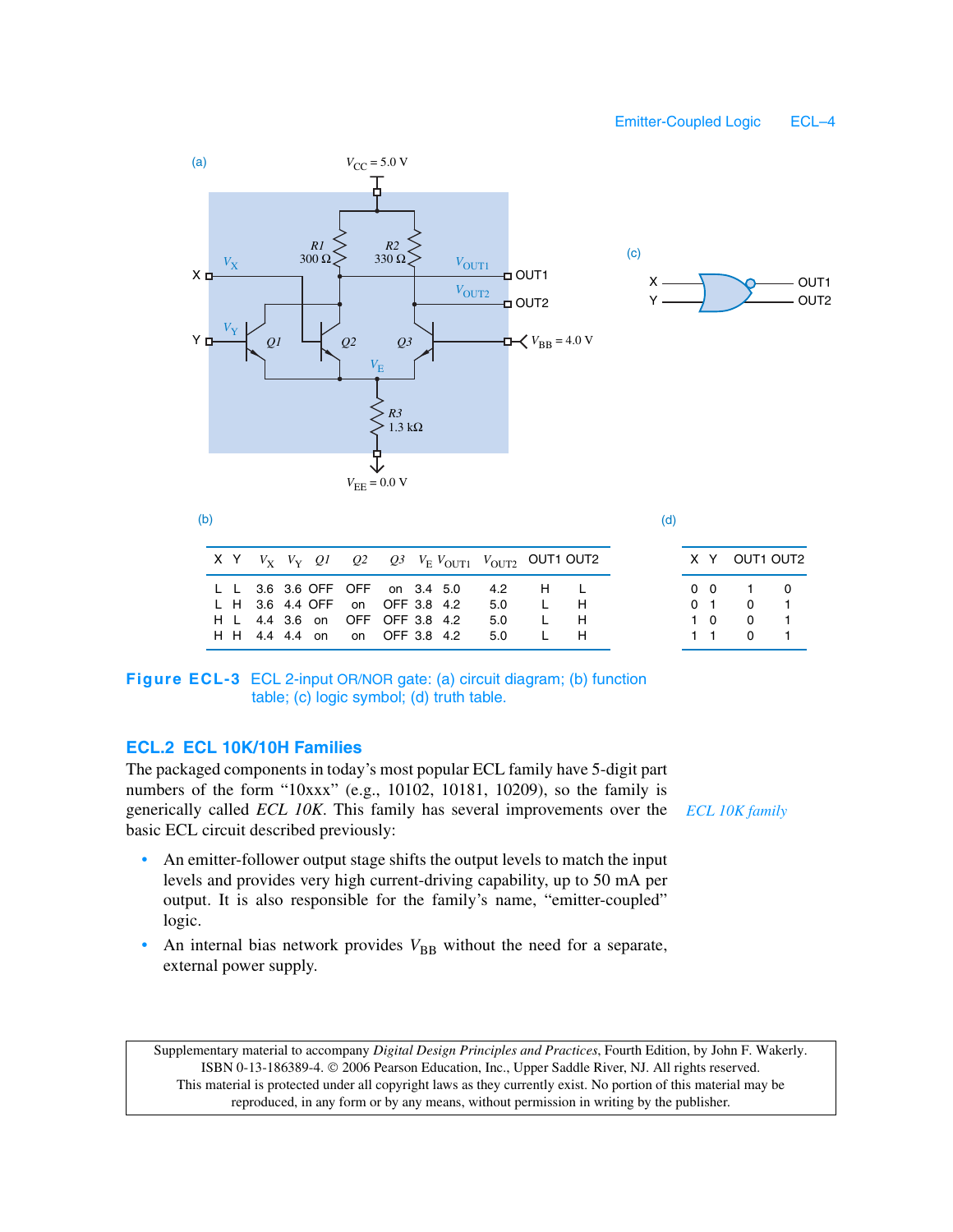

- The family is designed to operate with  $V_{\text{CC}} = 0$  (ground) and  $V_{\text{EE}} = -5.2$  V. In most applications, ground signals are more noise-free than the powersupply signals. In ECL, the logic signals are referenced to the algebraically higher power-supply voltage rail, so the family's designers decided to make that  $0 \text{ V}$  (the "clean" ground) and use a negative voltage for  $V_{\text{EE}}$ . The power-supply noise that does appear on  $V_{EE}$  is a "common-mode" signal that is rejected by the input structure's differential amplifier.
- Parts with a 10H prefix (the *ECL 10H family*) are fully voltage compensated, so they will work properly with power-supply voltages other than  $V_{\text{EE}} = -5.2$  V, as we'll discuss in Section ECL.4.

Logic LOW and HIGH levels are defined in the ECL 10K family as shown in Figure ECL-4. Note that even though the power supply is negative, ECL still follows convention and assigns the names LOW and HIGH to the *algebraically* lower and higher voltages, respectively.

DC noise margins in ECL 10K are much less than in CMOS and TTL, only 0.155 V in the LOW state and 0.125 V in the HIGH state. However, ECL gates do not need as much noise margin as these families. Unlike CMOS and TTL, an ECL gate generates very little power-supply and ground noise when it changes state; its current requirement remains constant as it merely steers current from one path to another. Also, ECL's emitter-follower outputs have very low impedance in either state, and it is difficult to couple noise from an external source into a signal line driven by such a low-impedance output.

Supplementary material to accompany *Digital Design Principles and Practices*, Fourth Edition, by John F. Wakerly. ISBN 0-13-186389-4. 2006 Pearson Education, Inc., Upper Saddle River, NJ. All rights reserved. This material is protected under all copyright laws as they currently exist. No portion of this material may be reproduced, in any form or by any means, without permission in writing by the publisher.

*ECL 10H family*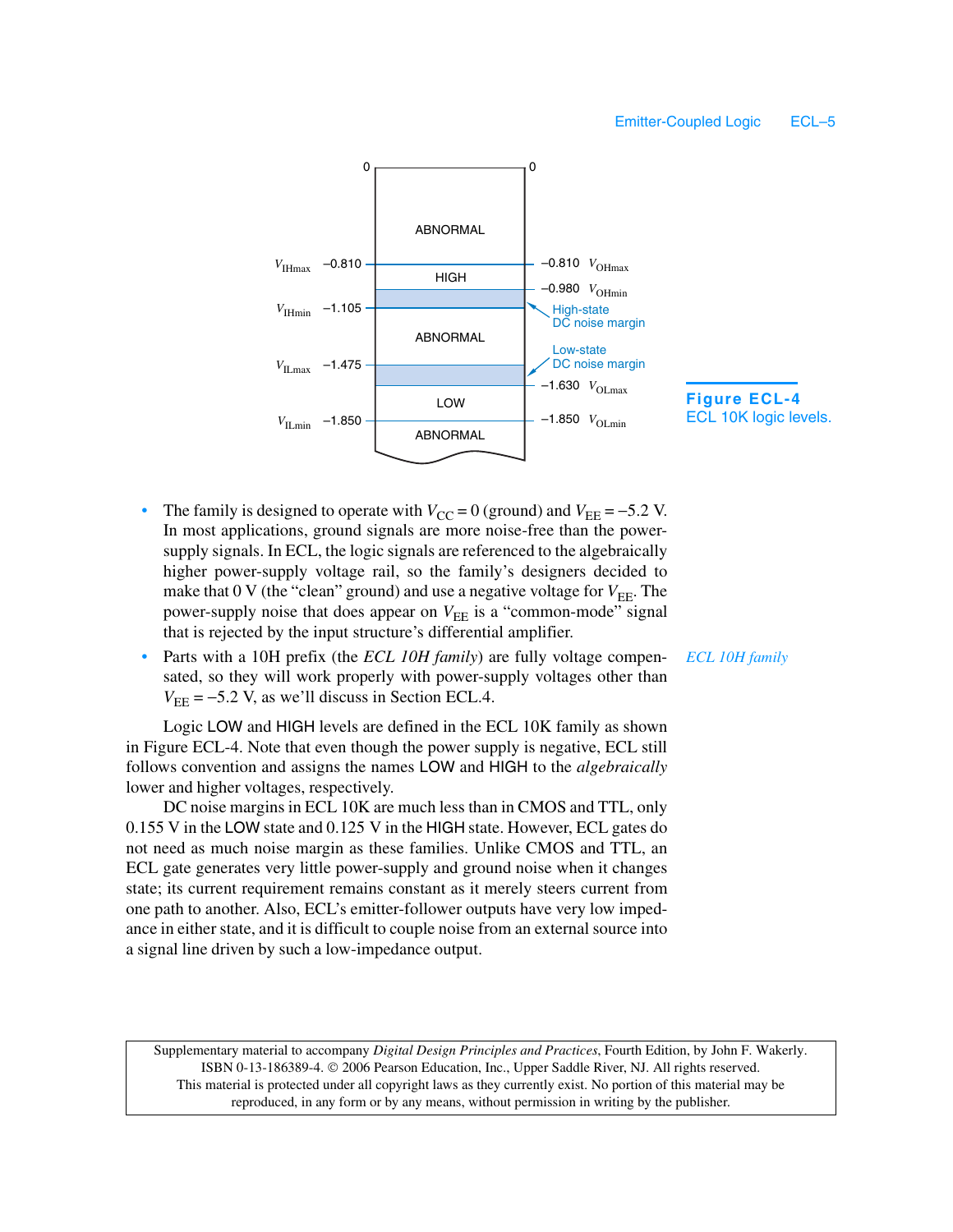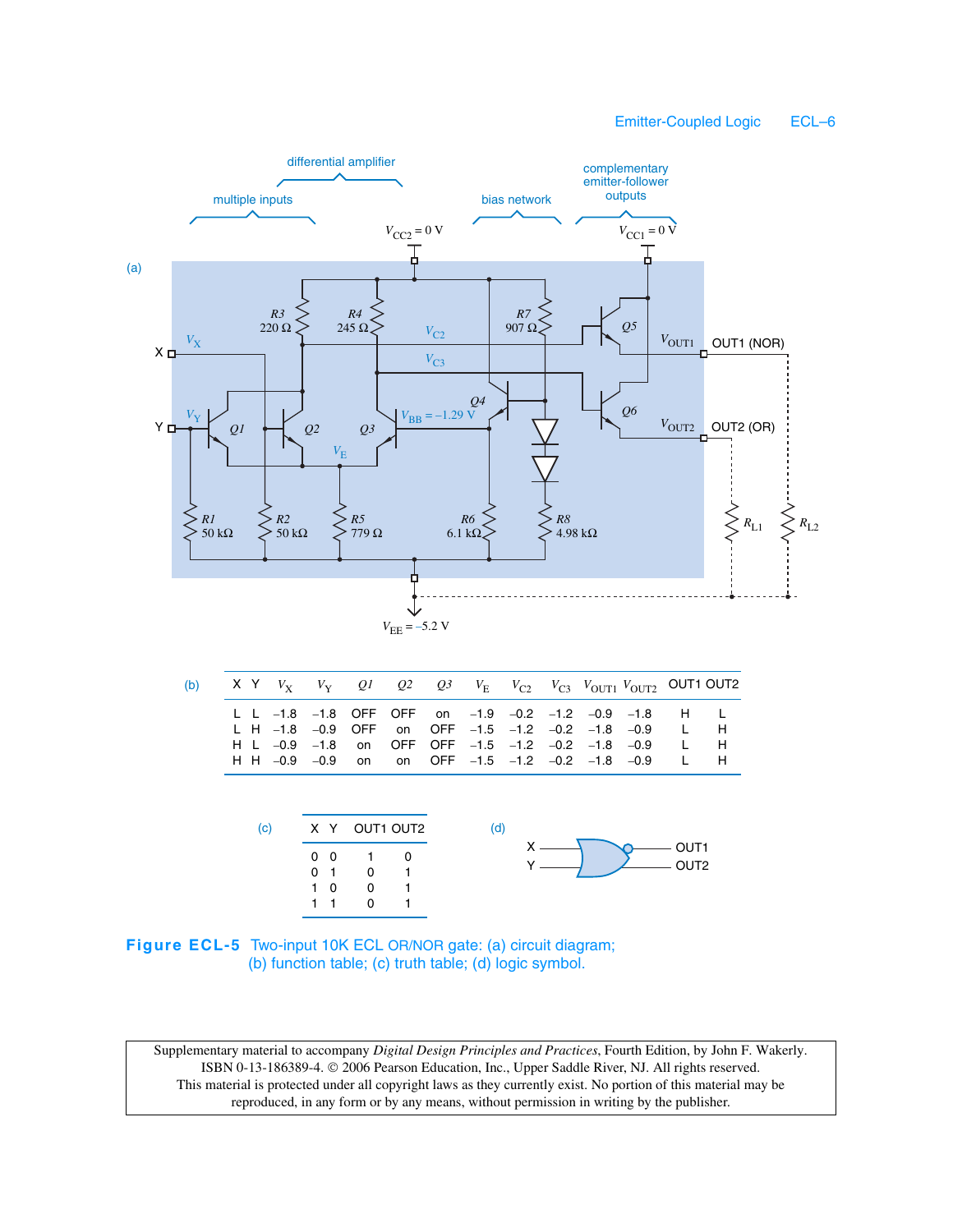Figure ECL-5(a) is the circuit for an ECL OR/NOR gate, one section of a quad OR/NOR gate with part number 10102. A pull-down resistor on each input ensures that if the input is left unconnected, it is treated as LOW. The bias network has component values selected to generate  $V_{\text{BB}} = -1.29 \text{ V}$  for proper operation of the differential amplifier. Each output transistor, using the emitterfollower configuration, maintains its emitter voltage at one diode-drop below its base voltage, thereby achieving the required output-level shift. Figure ECL-5(b) summarizes the electrical operation of the gate.

The emitter-follower outputs used in ECL 10K require external pull-down resistors, as shown in the figure. The 10K family is designed to use external rather than internal pull-down resistors for good reason. The rise and fall times of ECL output transitions are so fast (typically 2 ns) that any connection longer than a few inches must be treated as a transmission line and must be terminated as discussed in Section Zo. Rather than waste power with an internal pull-down resistor, ECL 10K allows the designer to select an external resistor that satisfies both pull-down and transmission-line termination requirements. The simplest termination, sufficient for short connections, is to connect a resistor in the range of 270 Ω to 2 kΩ from each output to  $V_{\text{EE}}$ .

A typical ECL 10K gate has a propagation delay of 2 ns, comparable to 74AS TTL. With its outputs left unconnected, a 10K gate consumes about 26 mW of power, also comparable to a 74AS TTL gate, which consumes about 20 mW. However, the termination required by ECL 10K also consumes power, from 10 to 150 mW per output depending on the type of termination circuit. A 74AS TTL output may or may not require a power-consuming termination circuit, depending on the physical characteristics of the application.

### **ECL.3 ECL 100K Family**

Members of the *ECL 100K family* have 6-digit part numbers of the form "100xxx" (e.g., 100101, 100117, 100170), but in general their functions are different from those of 10K parts with similar numbers. The 100K family has the following major differences from the 10K family:

- Reduced power-supply voltage,  $V_{\text{EE}} = -4.5$  V.
- Different logic levels, as a consequence of the different supply voltage.
- Shorter propagation delays, typically 0.75 ns.
- Shorter transition times, typically 0.70 ns.
- Higher power consumption, typically 40 mW per gate.

Supplementary material to accompany *Digital Design Principles and Practices*, Fourth Edition, by John F. Wakerly. ISBN 0-13-186389-4.  $\oslash$  2006 Pearson Education, Inc., Upper Saddle River, NJ. All rights reserved. This material is protected under all copyright laws as they currently exist. No portion of this material may be reproduced, in any form or by any means, without permission in writing by the publisher.

*ECL 100K family*